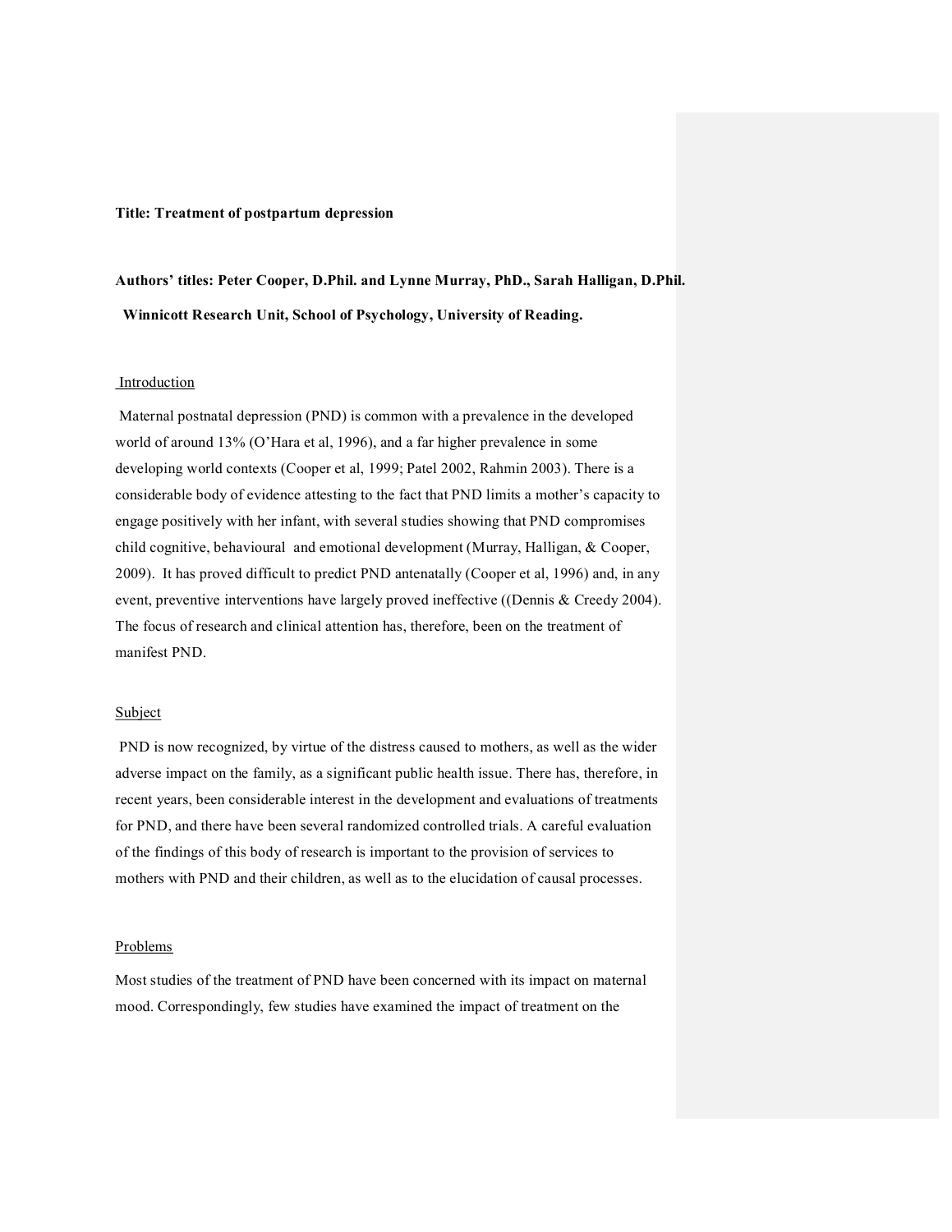quality of the mother-child relationship and the associated risks to child development. There are, therefore, problems in evaluating the clinical significance of the research findings beyond the narrow concern of maternal mood.

## Research context

There are several well conducted naturalistic studies of the impact of PND on the mother child relationship, and the architecture of parenting disturbances in this context is now well understood; similarly, the evidence on the consequences of PND for child development is detailed and robust (Murray et al., 2009). There have also been several randomized controlled trials of the impact of treatment on PND (Dennis; Cuijpers)). However, the treatment trials have almost all had limited follow up and have principally been concerned with the impact on maternal mood rather than on the quality of the mother-child relationship and child development outcome.

### Key research questions

1. Does the provision of specific treatment for PND produce a better outcome in terms of improvement in maternal mood than no treatment or 'treatment as usual'?

2. Are certain forms of treatment of PND better than others at improving maternal mood?

3. Do treatments of PND improve the quality of the mother-child relationship?

4. Do treatments of PND benefit child developmental progress (and, if so, is this by virtue of their impact on the mother-child relationship)?

## Recent Research results

The bulk of the research on treatment has concerned the efficacy of *psychotherapeutic interventions.* A review of several randomised control trials (Dennis & Hodnett, 2007) concluded that both specific psychological treatments and more generic psychosocial interventions were moderately effective at improving maternal mood, and they were similarly beneficial. A recent meta-analysis of psychotherapeutic interventions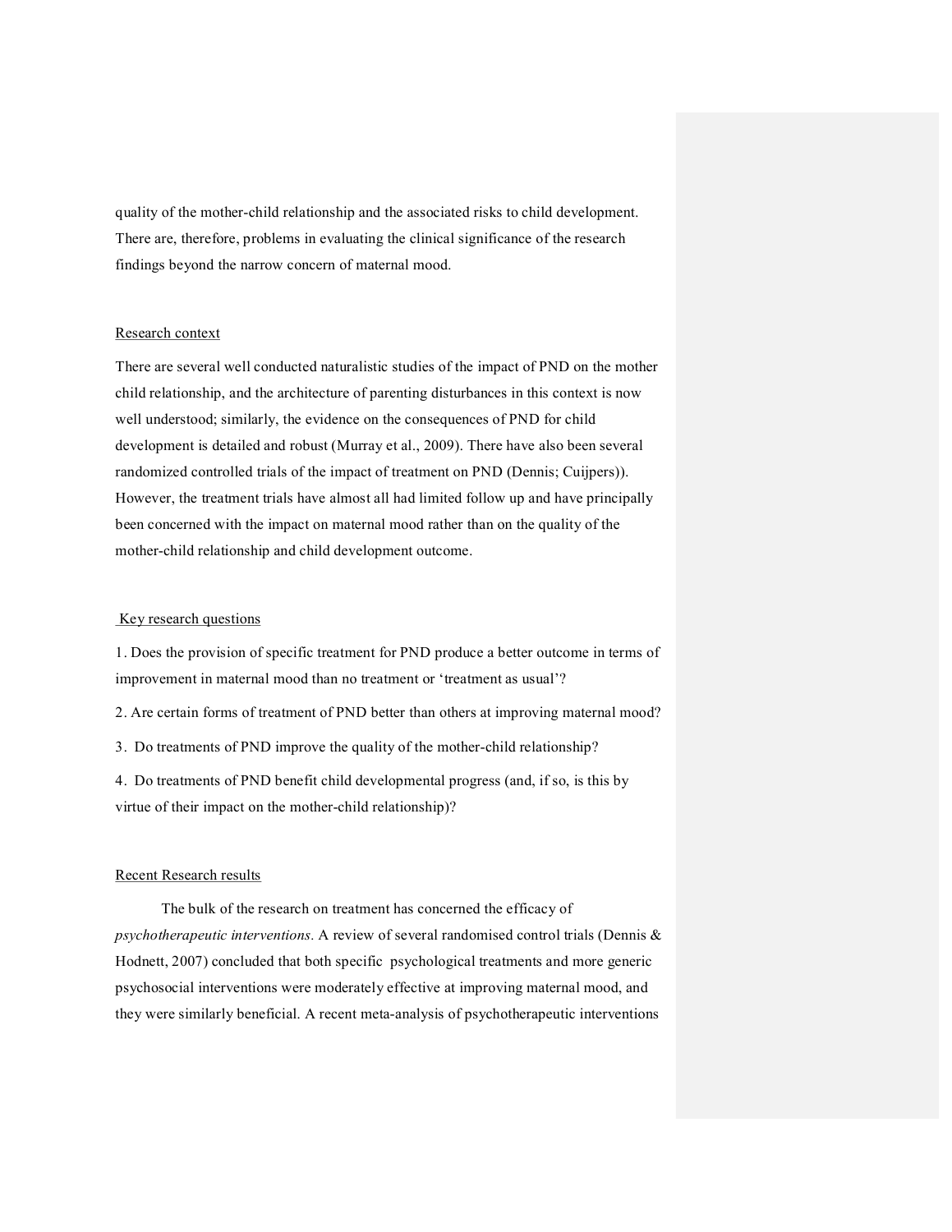for PND (including CBT, social support, interpersonal therapy, non-directive counselling, and psychoanalytic therapy) similarly concluded that these forms of treatment are moderately effective (Cuijpers et al. 2008). Both reviews highlighted the short-term nature of most trials and their brief follow-ups.

Limited data are available on the role of p*harmacological intervention.* An early UK study (Appleby et al. 1997) found similar benefit from an SSRI (fluoxetine), counselling, or the drug plus counselling. Notably, more than half the women approached for this study declined to participate, primarily because of reluctance to take medication. A small Canadian study of the treatment of PND with comorbid anxiety (Misri et al. 2004) found similar levels of improvement for another SSRI (paraxetine) alone, and for the drug plus CBT. There is a need for further evaluation of the role of antidepressant medication in the treatment of PND (Hoffbrand et al), especially when the disorder has become chronic. The possibility of drug transmission to the infant via breastfeeding is a source of concern (Berle et al. 2004).

A critical question regarding the treatment of PND concerns the extent to which treatment effects are reflected *in improvements in motherinfant relationships and infant developmental outcomes*. Few studies have specifically addressed this issue (Poobalan et al, 200X; Nylan et al 2006). A large scale randomized control trial (RCT) comparing CBT, counselling, and psychoanalytic therapy with routine care found that, while all active treatments were moderately effective in treating depression and brought about short term benefits in the quality of the mother-infant relationship, there was limited evidence of benefit to infant outcome; and effects (including those on maternal mood) were not apparent at followup (Cooper et al., 2003; Murray et al. 2003). Similarly, a recent RCT found that, although interpersonal psychotherapy was effective in treating maternal depression, there was no benefit in terms of observed motherinfant interactions, infant negative emotionality, and infant attachment security (Forman et al. 2007).

A related approach has been to focus more directly on *improving parenting*. For example, Cicchetti et al. (1999; 2000) examined the impact of providing a prolonged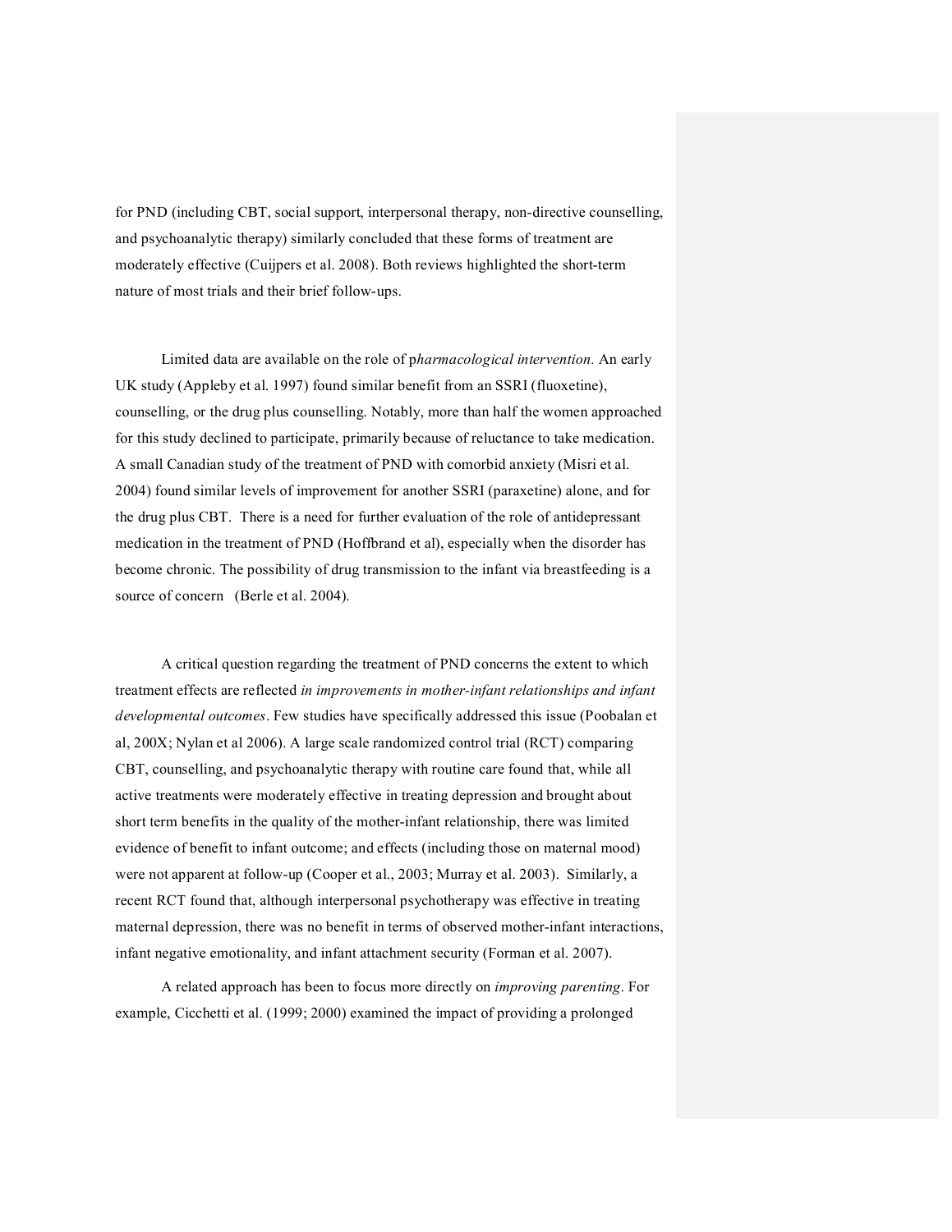psychotherapy (average 57-weeks) to depressed mothers which focused on promoting positive maternal attachment representations and mother-infant interactions. They found a benefit for child attachment and cognitive development. There have also been studies of briefer interventions in the postpartum period, focusing on improving mother-infant interactions; and beneficial effects have been reported for interactive coaching (Horowitz et al. 2001) and infant massage (Glover et al. 2002; Onozawa et al. 2001). Further, relationship facilitation, based on maternal administrations of a neonatal assessment (the NBAS), produced improved infant communication and state organization at one month (Hart et al. 1998). A longer-term intervention delivered as part of a large RCT in a South African peri-urban settlement, where community workers made home visits designed to improve maternal sensitivity, not only effected significant improvements in parenting but, at follow up, increased the rate of secure infant attachment (Cooper et al, 2009). Recently a home-based intervention for depressed mothers using video feed-back (van Doesum et al, 2008) was found to have positive effects both for the quality of the mother-infant relationship and infant attachment. While these findings are encouraging, the extent to which improvements in the quality of the mother-child relationship lead to better longterm child outcomes remains to be demonstrated.

# Research Gaps

Although several forms of intervention have proved beneficial for mothers with PND, none has been shown to have enduring effects on maternal mood, and there is limited evidence that any intervention improves the long-term course of child development. It remains to be demonstrated which particular form of treatment is optimal, although on current evidence, targeting parenting appears to be the most promising strategy. Furthermore, although there are separable forms of parenting disturbance in the context of PND that are in turn associated with particular forms of adverse child outcome, it has yet to be empirically addressed whether particular features of the mother-infant relationship can usefully be addressed in interventions to improve particular child outcomes. In addition, although child outcomes are especially compromised in the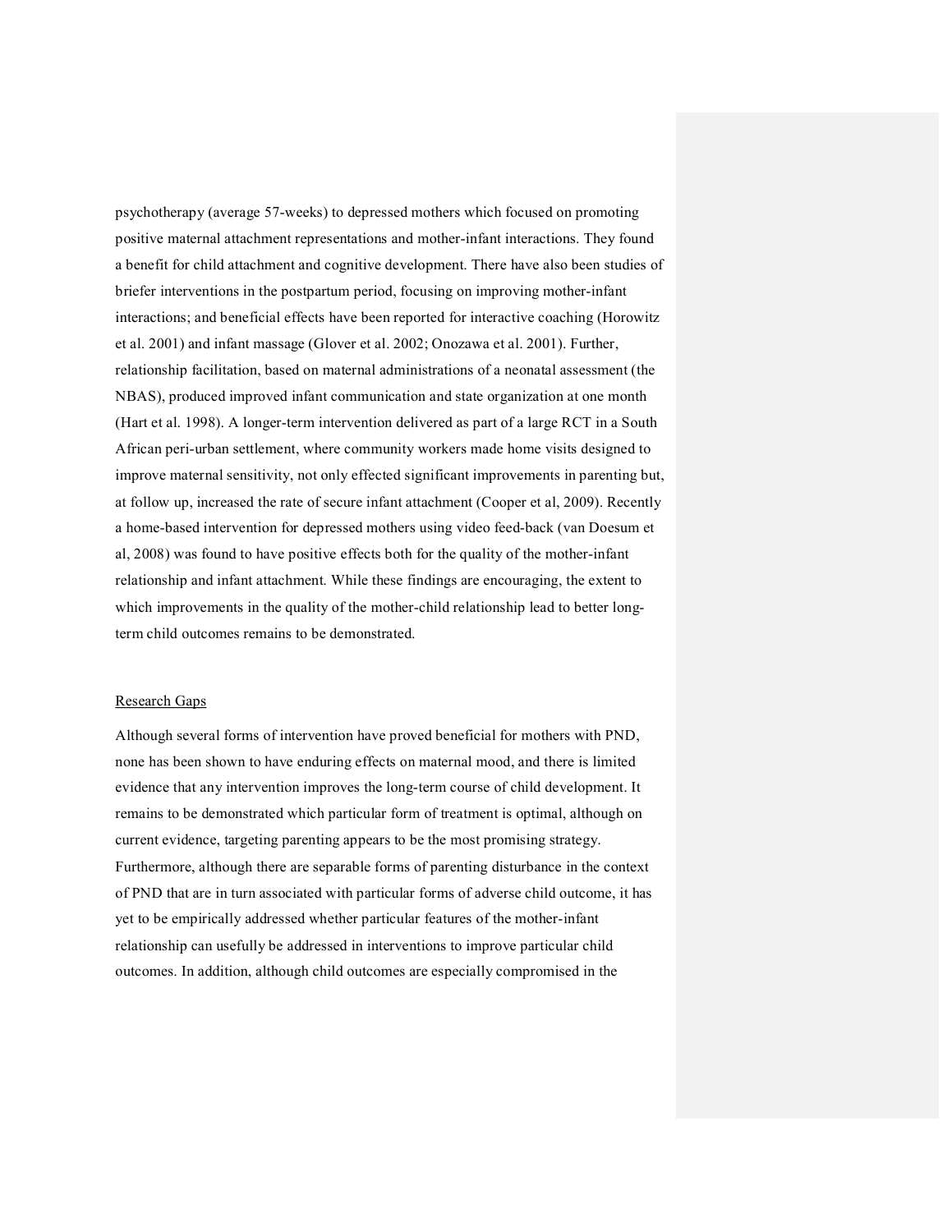context of chronic PND, no study to date has targeted this group of mothers to establish whether an intervention can improve maternal mood and benefit child outcome.

#### **Conclusions**

A number of treatments have been shown to be effective in helping mothers with PND recover from their mood disorder, though none has yet to be shown to be superior to any other, and there is no evidence for long-term benefits to maternal mood. Some success has been achieved in improving the quality of mother-infant interactions by targeting parenting difficulties, though studies have tended to be short-term with brief follow up. While the longer term effects of these parenting interventions are not known, evidence is emerging that some may at least prevent poor short-term child outcomes associated with PND. Since adverse child outcomes associated with PND are more likely to occur in the context of chronic or recurrent depression, it is particularly important that this group be identified and targeted for intervention.

## Implications for parents, services and policy

Given the high prevalence of PND and its adverse impact on the mother-child relationship and child development, it is important that community services are in place for the early detection and treatment of PND. It is crucial that attention be given in treatment to the quality of the mother-child relationship and that specific therapeutic measures be introduced to help mothers engage optimally with their infants. In high risk contexts, where depression is more likely to be prolonged or recurrent, it is important that long-term monitoring takes place so that support can be provided responsively and on an ongoing basis.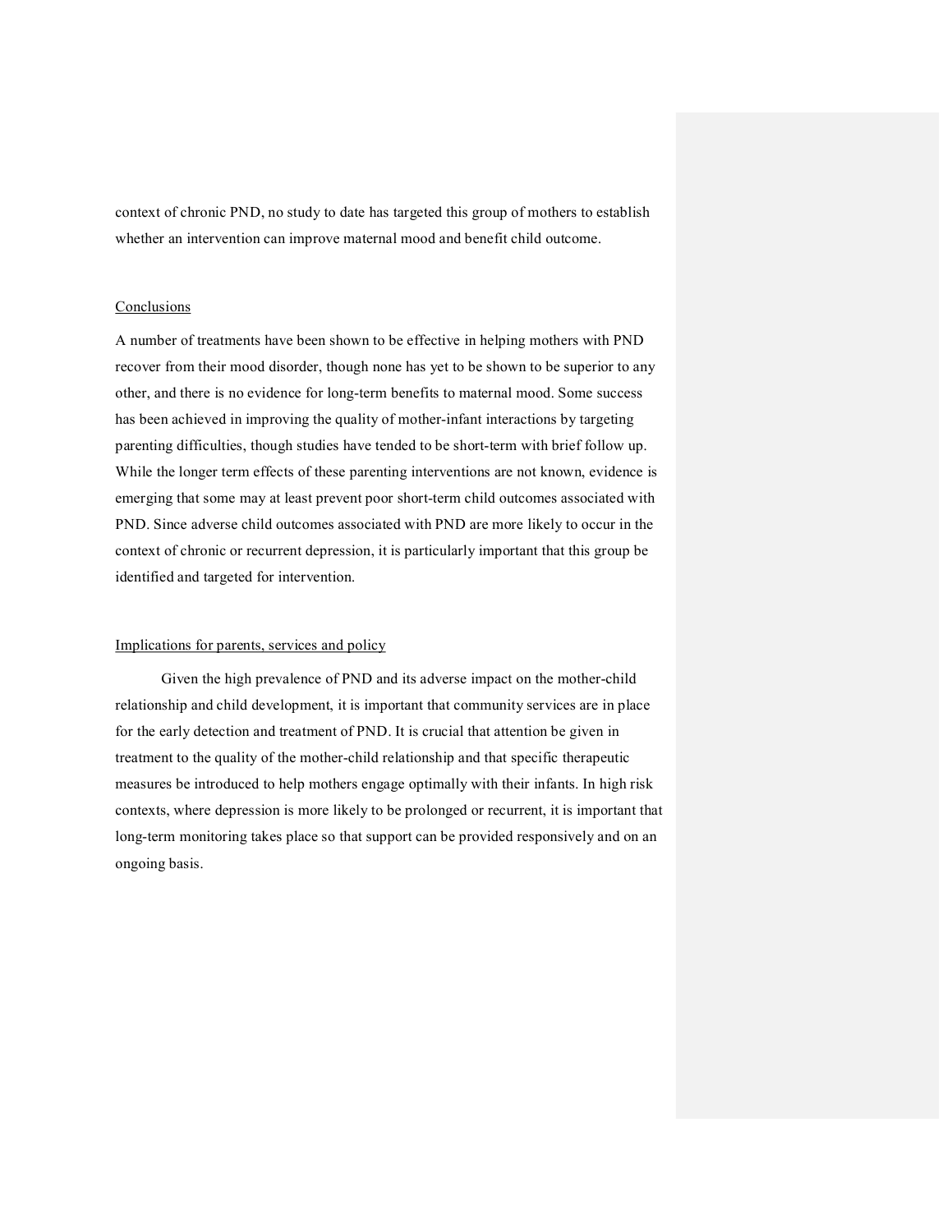O'Hara MW, Swain AM. Rates and risk of postpartum depression: a meta-analysis. International Review of Psychiatry. 1996;8:37-54.

Murray L, Cooper P. Intergenerational transmission of affective and cognitive processes associated with depression: Infancy and the preschool years. In: Goodyer I, editor. Unipolar depression: A lifespan perspective. Oxford: OUP; 2003. p. 1746.

32. Forman DR, O'Hara MW, Stuart S, Gorman LL, Larsen KE, Coy KC. Effective treatment for postpartum depression is not sufficient to improve the developing mother-child relationship. Development and Psychopathology. 2007;19(2):585-602.

33. Nylen KJ, Moran TE, Franklin CL, O'Hara MW. Maternal depression: A review of relevant treatment approaches for mothers and infants. Infant Mental Health Journal. 2006;27(4):32743

101. Poobalan AS, Aucott LS, Ross L, Smith WCS, Helms PJ, Williams JHG. Effects of treating postnatal depression on mother-infant interaction and child development: Systematic review. British Journal of Psychiatry. 2007;191(NOV.):378 86.

Aaron Jones, N., Field, T., Fox, N. A., Lundy, B., & Davalos., M. (1997) EEG activation in 1-month-old infants of depressed mothers. *Development and Psychopathology* 9, 491-505.

Achenbach, T.M., (1991) *Manual for the Child Behavior Checklist/418 and 1991 Profile.* Burlington, VT, University of Vermont, Department of Psychiatry.

Alpern, L., Lyons-Ruth, K. (1993) Preschool children at social risk: Chronicity and timing of maternal depressive symptoms and child behavior problems at school and at home.

*Development and Psychopathology* 5(3), 371-387.

Appleby, L., Warner, R., Whitton, A., Faragher, B. (1997) A controlled study of fluoxetine and cognitive-behavioural counselling in the treatment of postnatal depression. British Medical Journal 314, 932-936.

Atkinson, L., Paglia, A., Coolbear, J., Niccols, A., Parker KCH., Guger, S. (2000) Attachment security: A meta-analysis of maternal mental health correlates. *Clinical Psychology Review* 20, 1019–1040.

Austin, M.P., Lumley, J. (2003) Antenatal screening for postnatal depression: a systematic review. Acta Psychiatrica Scandinavica 107, 10-17.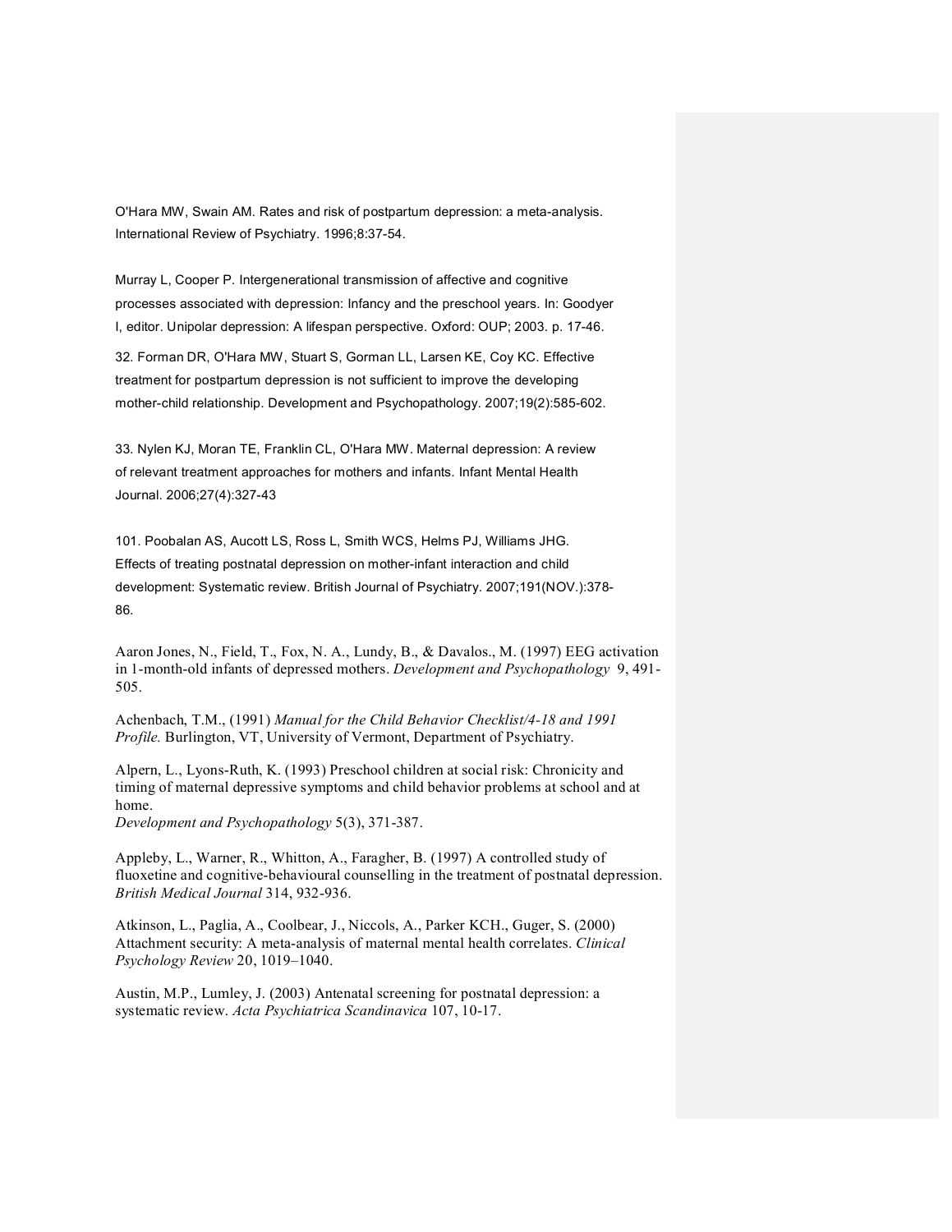Bartels, M., Van den, B.M., Sluyter, F., Boomsma, DI., de Geus,EJ (2003), Heritability of cortisol levels: review and simultaneous analysis of twin studies. *Psychoneuroendocrinology* 28, 121-137.

Berle, J.O., Steen,V.M., Aamo,T.O., Breilid, H., Zahlsen, K., Spigset, O. (2004) Breastfeeding During Maternal Antidepressant Treatment With Serotonin Reuptake Inhibitors: Infant Exposure, Clinical Symptoms, and Cytochrome P450 Genotypes. Journal of Clinical Psychiatry 65, 1288-1234.

Bettes, B.A. (1988), Maternal depression and motherese: Temporal and intonational features. *Child Development* 59, 1089–1096.

Boyce, P.M. (2003) Risk factors for postnatal depression: a review and risk factors in Australian populations. *Archives of Women's Mental Health* 6 [Suppl.2], s43–s50.

Brazelton, T.B., Kozlowski, B., Main, M., (1974) The Origins of Reciprocity. In: Lewis, M., and Rosenblum, L. (Eds.) *The effect of the infant on its caregiver*. Elsevier, New York.

Brennan, P.A., Hammen, C., Andersen, M.J., Bor, W., Najman, J.M., Williams,.G.M. (2000) Chronicity, severity, and timing of maternal depressive symptoms: relationships with child outcomes at age 5. Developmental Psychology 36, 759-766.

Breznitz, Z., Sherman, T. (1987) Speech Patterning of Natural Discourse of Well and Depressed Mothers and Their Young Children. *Child Development* 58 (2), 395-400.

Brown, G., Harris, T. (Eds) (1978) *The Social Origins of Depression*, The Free Press, New York.

Bugental, D.B., Martorell,G.A., Barraza,V. (2003) The hormonal costs of subtle forms of infant maltreatment. *Hormones and Behavior* 43, 237-244.

Campbell, S.B., Cohn, J.E., Meyers, T. (1995) Depression in first time mothers: Motherinfant interaction and depression chronicity. *Developmental Psychology* 60, 349-357.

Campbell, S.B., Brownell, C.A., Hungerford, A., Speiker, S.J., Mohan, R., Blessing J.S. (2004) The course of maternal depressive symptoms and maternal sensitivity as predictors of attachment security at 36 months. *Development and Psychopathology* 16, 231-252.

Caplan, H.L., Cogill, S.R., Alexandra, H., Robson, K.M., Katz ,R., Kumar, R. (1989) Maternal depression and the emotional development of the child. *British Journal of Psychiatry* 154(JUN.) 818-822.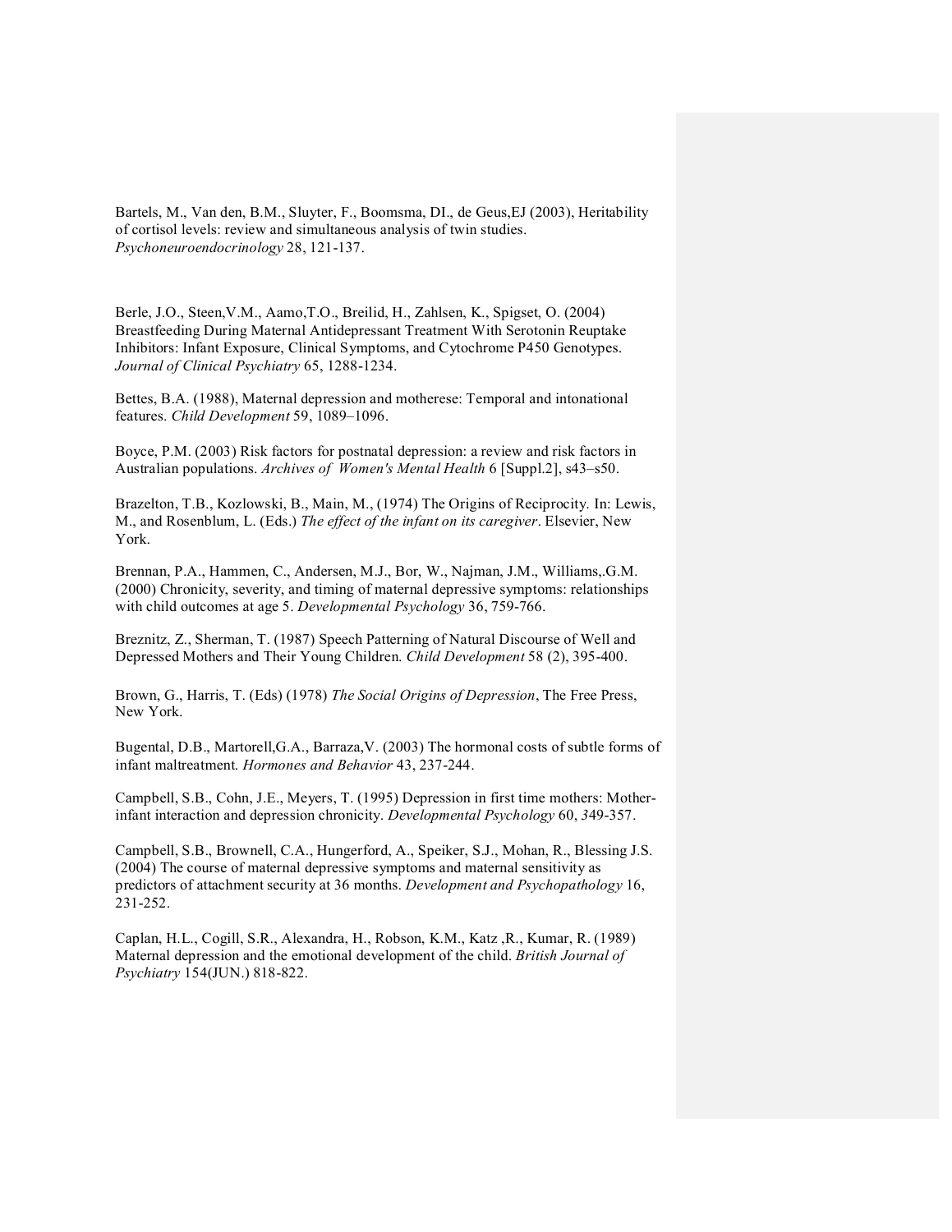Cicchetti, D., Rogosh, F.A., Toth, S. (1998) Maternal depressive disorder and contextual risk: Contributions to the development of attachment insecurity and behavior problems in toddlerhood, *Development and Psychopathology* 10, 283–300.

Cicchetti, D., Rogosch, F.A., Toth, SL. (2000) The efficacy of toddler-parent psychotherapy for fostering cognitive development in offspring of depressed mothers. Journal of Abnormal Child Psychology 28, 135-148.

106. Cicchetti D, Toth SL, Rogosch FA. The efficacy of toddler-parent psychotherapy to increase attachment security in offspring of depressed mothers. Attachment & Human Development. 1999 April;1(1):3466.

Clark, R., Tluczek, A., Wenzel, A. (2003) Psychotherapy for postpartum depression: a preliminary report. American Journal of Orthopsychiatry 73, 441-454.

Cogill, S. R., Caplan, H. L., Alexandra, H., Robson, K. M., & Kumar, R. (1986). Impact of maternal postnatal depression on cognitive development of young children. *British Medical Journal* 292 (6529), 1165-1167.

Cohn, J. F., Matias, R., Tronick, E. Z., Connell, D., Lyons-Ruth, K. (1986). Face-to-face interactions of depressed mothers and their infants. In Z. Tribucjm E, T. Field (Eds.), *Maternal depression and infant disturbance* (pp. 31-46). Jossey-Bass, San-Francisco.

Cohn, J. F., Campbell, S. B., Matias, R., & Hopkins, J. (1990). Face-to-face interactions of postpartum depressed and nondepressed mother-infant pairs at 2 months. *Developmental Psychology* 26(1), 15-23.

Cooper, P.J., Murray, L., Hooper, R., West,. A (1996) The development and validation of a predictive index for postpartum depression. *Psychological Medicine* 26, 627-634.

Cooper, P.J., Tomlinson, M., Swartz, L., Woolgar, M., Murray, L., & Molteno, C. (1999). Postpartum depression and the mother-infant relationship in a South African peri-urban settlement. *British Journal of Psychiatry* 175, 554-558.

Cooper, P., Landman, M., Tomlinson, M., Molteno, C., Swartz, L., & Murray, L. (2002). The impact of a mother-infant intervention in an indigent peri-urban South African context: pilot study. *British Journal of Psychiatry* 180, 76-81.

Cooper, P J., Murray, L., Wilson, A., Romaniuk, H. (2003) Controlled trial of the shortand long-term effect of psychological treatment of post-partum depression. I. Impact on maternal mood. British Journal of Psychiatry 182, 412-419.

**Formatted:** English (U.S.)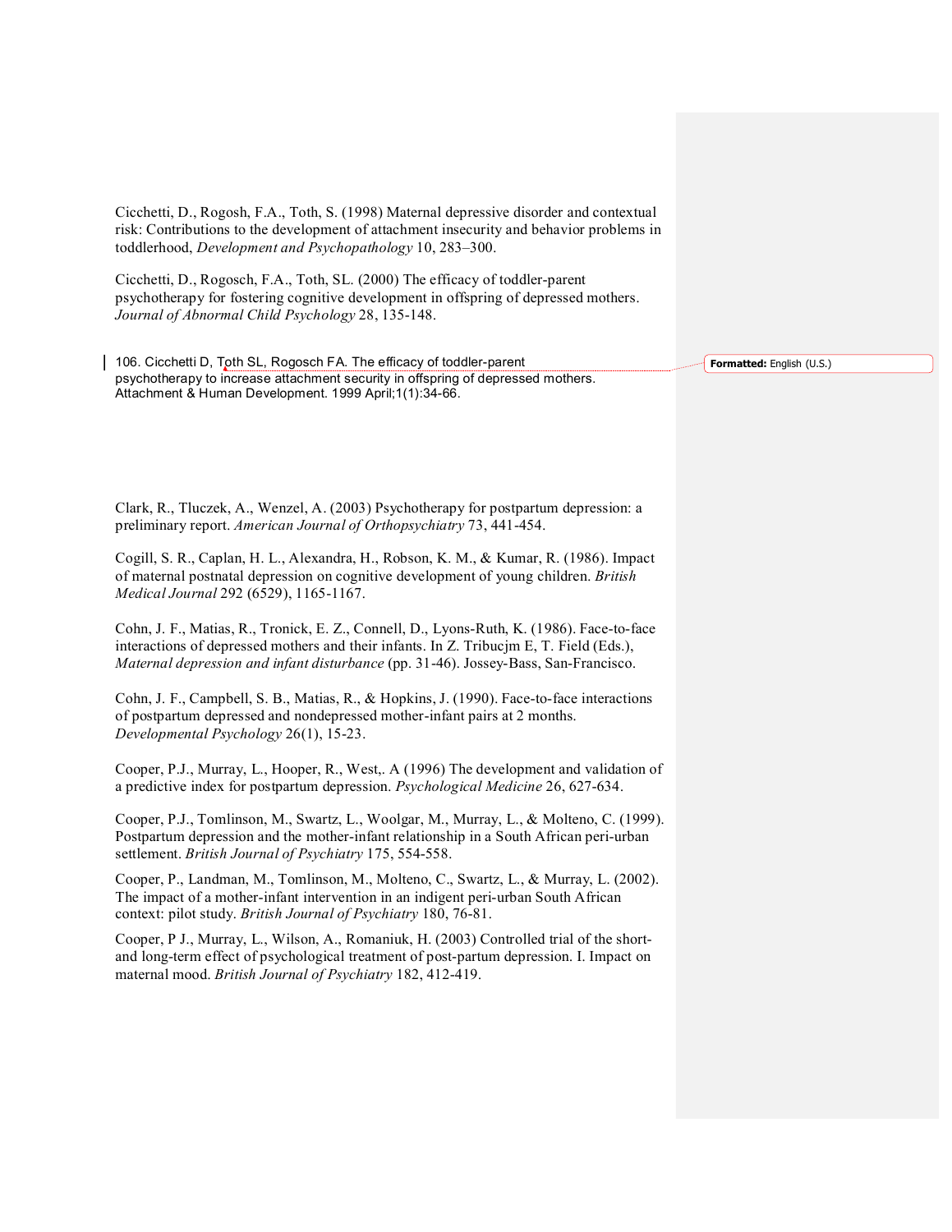Coplan, J.D., Andrews, M.W., Rosenblum ,L.A., Owens, M.J., Friedman, S., Gorman, J.M., et al. (1996) Persistent elevations of cerebrospinal fluid concentrations of corticotropin-releasing factor in adult nonhuman primates exposed to early-life stressors: implications for the pathophysiology of mood and anxiety disorders. *Proceedings of the National Academy of Sciences of the United States of America* 93, 1619-1623.

Coplan, J.D., Smith, E.L.P., Altemus, M., Scharf, B.A., Owens, M.J., Nemeroff, C.B., et al. (2001) Variable foraging demand rearing: sustained elevations in cisternal cerebrospinal fluid corticotropin-releasing factor concentrations in adult primates. *Biological Psychiatry* 50, 200-204.

Coplan ,J.D., Smith, E.L., Altemus, M., Mathew, S.J, Perera, T., Kral, J.G., et al. (2006) Maternal-infant response to variable foraging demand in nonhuman primates: effects of timing of stressor on cerebrospinal fluid corticotropin-releasing factor and circulating glucocorticoid concentrations. *Annals of the New York Academy of Sciences* 1071, 525 533.

Cornish, A.M., McMahon, C.A., Ungerer, J.A., Barnett, B., Kowalenko, N., Tennant, C. (2005) Postnatal depression and infant cognitive and motor development in the second postnatal year: The impact of depression chronicity and infant gender. *Infant Behavior* and Development 4, 407-417.

Cox, A.D., Puckering, A., Pound, A., Mills, M. (1987) The impact of maternal depression in young children. *Journal of Child Psychology and Psychiatry* 28 (6), 917–928.

Cuijpers, P., Brannmark, J.G., van, S.A. (2008) Psychological treatment of postpartum depression: a meta-analysis. *Journal of Clinical Psychology* 64, 103-118.

Davidson, R.J., Ekman, P., Saron, C.D., Senulis, J.A., Friesen,W.V. (1990) Approach withdrawal and cerebral asymmetry: emotional expression and brain physiology. I. *Journal of Personality and Social Psychology* 58, 330-341.

Dawson,G., Frey, K., Panagiotides, H., Osterling, Hessl, D. (1997a) Infants of depressed mothers exhibit a-typical frontal brain activity: A replication and extension of previous findings. *Journal of Child Ps*y*chology and Psychiatry* 38*,* 179–186.

Dawson, G., Frey, K., Panagiotides, H., Self, J., Hessl, D., & Yamada, E. (1997b). *Atypical frontial brain activity in infants of depressed mothers: the role of maternal behavior.* Paper presented at the Poster presented at the 1997 Meeting of the Society for Research in Child Development, Washington, DC.

Dawson, G., Frey, K., Panagiotides, H., Yamada, E., Hessl, D, Osterling, J. (1999) Infants of depressed mothers exhibit reduced left frontal brain activity during interactions with mother and a familiar non-depressed adult. *Child Development* 70 (5)1058-1066.

Dawson, G., Ashman, SB., Panagiotides, H., Hessl, D., Self, J., Yamada, E., Embry, L. (2003) Preschool Outcomes of Children of Depressed Mothers: Role of Maternal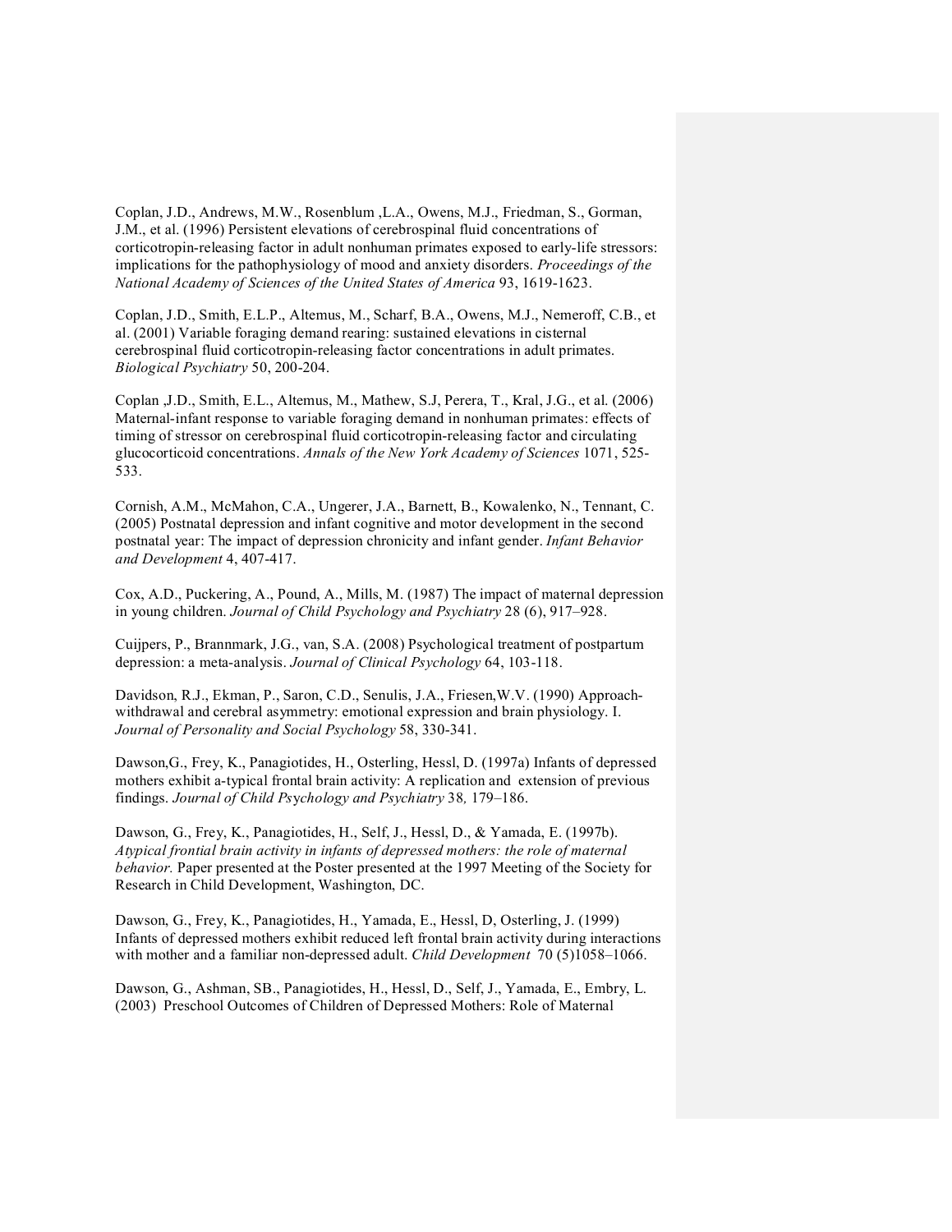Behavior, Contextual Risk, and Children's Brain Activity. *Child Development* 74 (4), 1158–1175.

DeGangi, G.A., Breinbauer, C., Doussard-Roosevelt, J., Porges, S., Greenspan, S. (2000) Prediction of childhood problems at three years in children experiencing disorders of regulation during infancy. *Infant Mental Health Journal* 21(3), 156-175.

Dennis, C.L., Creedy, D. (2004) Psychosocial and psychological interventions for preventing postpartum depression. *Cochrane Database of Systematic Reviews* CD001134.

Dennis, C.L., Hodnett, E. (2007) Psychosocial and psychological interventions for treating postpartum depression. *Cochrane Database of Systematic Reviews* CD006116.

Diego, M.A., Field, T., Hernandez-Reif, M. (2001) BIS/BAS scores are correlated with frontal EEG asymmetry in intrusive and withdrawn depressed mothers. *Infant Mental Health Journal* 22 (6), 665-675.

Eshel, N., Daelmans, B., Cabral De Mello, M., Martines J. (2006) Responsive parenting: Interventions and outcomes. *Bulletin of the World Health Organization* 84(12), 992-998.

Essex, M.J., Klein, M., Miech, R., Smider, N.A. (2001) Timing of initial exposure to maternal major depression and children's mental health symptoms in kindergarten. *British Journal of Psychiatry* 179, 151-156.

Essex, M.J., Klein, M.H., Cho, E., Kalin, N.H. (2002) Maternal stress beginning in infancy may sensitize children to later stress exposure: effects on cortisol and behavior. *Biological Psychiatry* 52, 776-784.

Essex, M.J., Klein, M.H., Cho, E., Kraemer, H. (2003) Exposure to Maternal Depression and Marital Conflict: Gender Differences in Children's Later Mental Health Symptoms. *Journal of the American Academy of Child & Adolescent Psychiatry* 42(6), 728-737.

Fagen, J.W., Ohr, P.S., Fleckenstein, L.K., Ribner, D.R. (1985) The Effect of Crying on Long-Term Memory in Infancy. *Child Development* 56 (6), 1584-1592.

Fernald, A. (1989) Intonation and communicative intent in mothers' speech to infants: Is the melody the message? *Child Development* 60, 1497–1510.

Field, T.M. (1984) Early interactions between infants and their postpartum depressed mothers. *Infant Behaviour and Development* 7, 517-522.

Field, TM. (1995) Infants of depressed mothers. *Infant Behaviour and Development* 18, 13.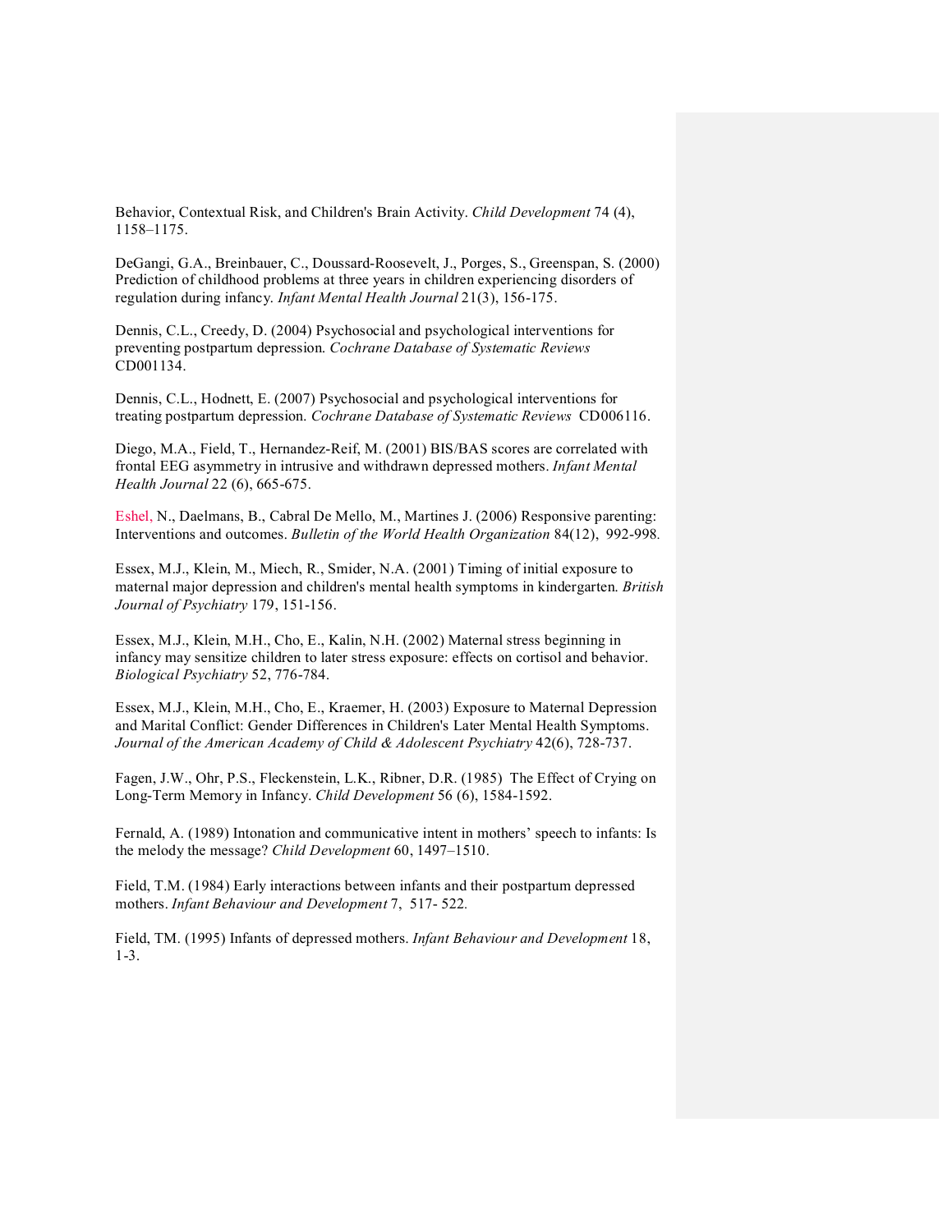Field, TM., Sandberg, D., Garcia, R., Vega-Lahr, N., Goldstein, S., Guy, L. (1985) Pregnancy Problems, Postpartum Depression, and Early Mother-Infant Interactions. *Developmental Psychology* 21(6), 1152-115.

Field, T., Healy, B., Goldstein, S., Perry, S., Bendell, D., Schanberg, S. et al (1988) Infants of depressed mothers show "depressed" behavior even with nondepressed adults. *Child Development* 59, 1569-1579.

Field, T., Healy, B., Goldstein, S., Guthertz, M. (1990) Behavior state matching and synchrony in mother-infant interactions of nondepressed versus "depressed" dyads. *Developmental Psychology* 26, 7–14.

Field, T., Fox, N., Pickens, J., Nawrocki, T., Soutullo, D.(1995). :Right front EEG activation in 3- to 6-month-old infants of "depressed" mothers. *Developmental Psychology* 31, 363.

Forman, D.R., O'Hara, M.W., Stuart, S., Gorman, L.L., Larsen, K.E., Coy, K.C. (2007) Effective treatment for postpartum depression is not sufficient to improve the developing mother-child relationship. *Development and Psychopathology* 19, 585-602.

Ghodsian, M., Zajicek, E., Wolkind, S. (1984) A longitudinal study of maternal depression and child behaviour problems. *Journal of Child Psychology and Psychiatry* 25  $(1), 91-10.$ 

Gjerde, P.F. (1995) Alternative pathways to chronic depressive symptoms in young adults: gender differences in developmental trajectories. *Child Development* 66(5), 1277 300.

Glover,V., Onozawa, K., Hodgkinson, A. (2002) Benefits of infant massage for mothers with postnatal depression. Seminars in Neonatology 7, 495-500.

Goodman, J.H. (2004) Paternal postpartum depression, its relationship to maternal postpartum depression, and implications for family health. J*ournal of Advanced Nursing* 45 (1), 26–35.

Goodyer, I.M., Tamplin, A., Herbert, J., Altham, P.M. (2000) Recent life events, cortisol, dehydroepiandrosterone and the onset of major depression in high-risk adolescents. *British Journal of Psychiatry* 177, 499-504.

Gore, S., Aseltine, R.H., Colten, M.E. (1993) Gender, Social-Relationship Involvement, and Depression. *Journal of Research on Adolescence* 3 (2), 101 125.

Halbreich, U., Karkun, S. (2006) Cross-cultural and social diversity of prevalence of postpartum depression and depressive symptoms. *Journal of Affective Disorders* 91, 97– 111.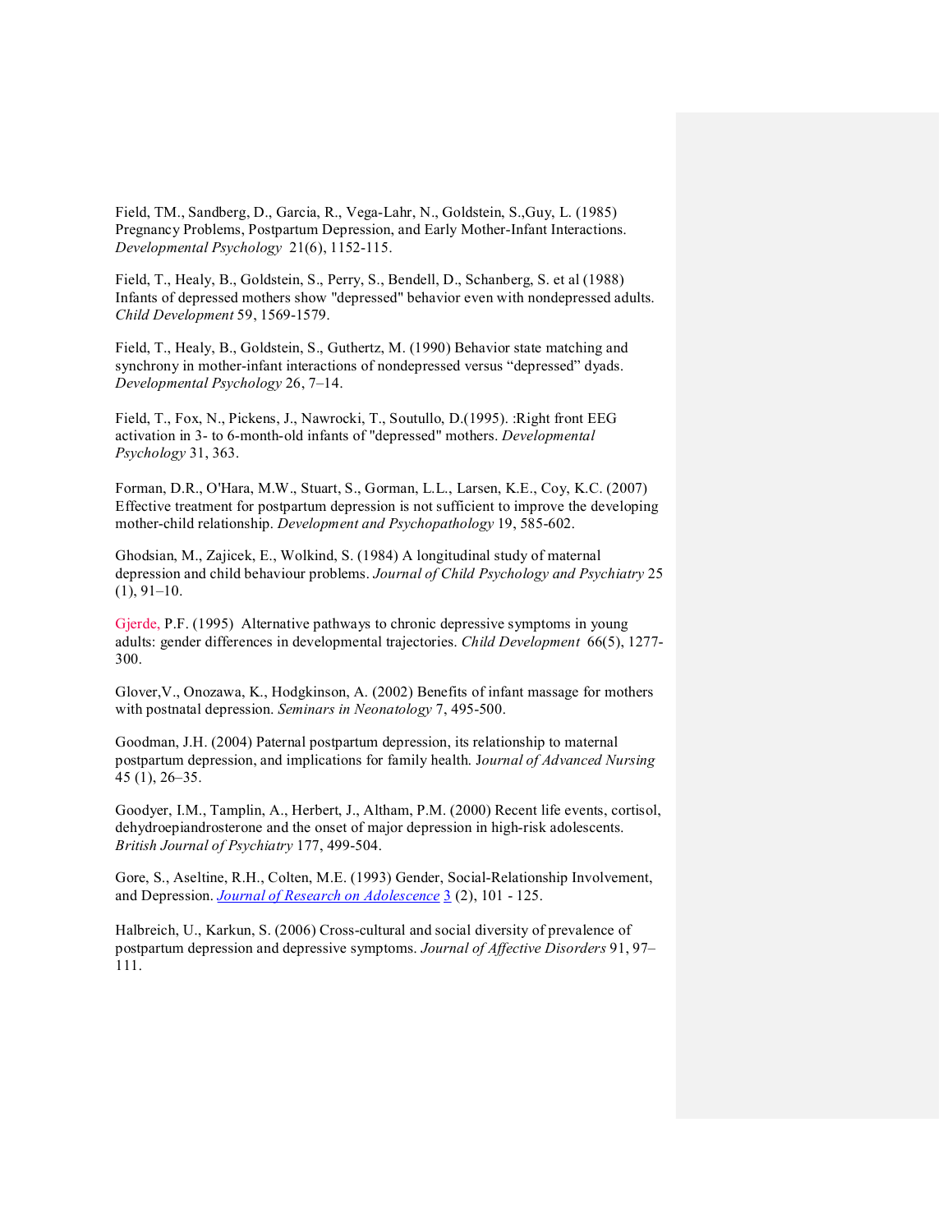Halligan, S.L., Herbert, J., Goodyer, I.M., Murray, L. (2004) Exposure to postnatal depression predicts elevated cortisol in adolescent offspring. *Biological Psychiatry* 55, 376381.

Halligan, S.L., Herbert, J., Goodyer, I., Murray, L. (2007a) Disturbances in morning cortisol secretion in association with maternal postnatal depression predict subsequent depressive symptomatology in adolescents. *Biological Psychiatry* 62, 4046.

Halligan, S.L., Herbert, J., Goodyer, I., Murray, L.(2008) Early, but not late, mother-child interactions predict cortisol elevations in adolescents. (under review)

Halligan, S. L., Murray, L., Martins, C., & Cooper, P. J. (2007b). Maternal depression and psychiatric outcomes in adolescent offspring: A 13-year longitudinal study. Journal *of Affective Disorders* 97, 145-154.

Hammen, C., Brennan, P.A. (2003) Severity, Chronicity, and Timing of Maternal Depression and Risk for Adolescent Offspring Diagnoses in a Community Sample. Archives of *General Psychiatry* 60, 253-258.

Harris, T.O., Borsanyi, S., Messari, S., Stanford, K., Brown,G W., Cleary, SE., et al. (2000) Morning cortisol as a risk factor for subsequent major depressive disorder in adult women. *British Journal of Psychiatry* 177, 505-510.

Hart, S., Field, T., Nearing, G. (1998) Depressed mothers' neonates improve following the MABI and a Brazelton demonstration. *Journal of Pediatric Psychology* 23, 351-356.

Hay, D. F., & Kumar, R. (1995). Interpreting the effects of mothers' postnatal depression on children's intelligence: a critique and re-analysis. *Child Psychiatry and Human Development* 253, 165-181.

Hay, D.F., Pawlby, S., Sharp , D, Asten, P., Mills, A., Kumar, R. (2001) Intellectual problems shown by 11-year-old children whose mothers had postnatal depression. *Journal of Child Psychology and Psychiatry and Allied Disciplines* 42, 871-889.

Hay, D. F., Pawlby, S., Angold, A., Harold, G. T., & Sharp, D. (2003). Pathways to violence in the children of mothers who were depressed postpartum. *Developmental*  Psychology 39(6), 1083-1094.

Henriques, J.B., Davidson, R.J. (1990) Regional brain electrical asymmetries discriminate between previously depressed and healthy control subjects. *Journal of Abnormal Psychology* 99, 22–31.

Hessl, D., Dawson, G., Frey, K., Panagiotides, H., Self, H., Yamada, E., et al. (1998) A longitudinal study of children of depressed mothers: Psychobiological findings related to stress. In Hann,D.M., Huffman, L.C., Lederhendler, K.K., and Bethseda, M. (Eds). *Advancing Research on Developmental Plasticity: Integrating the Behavioral Sciences*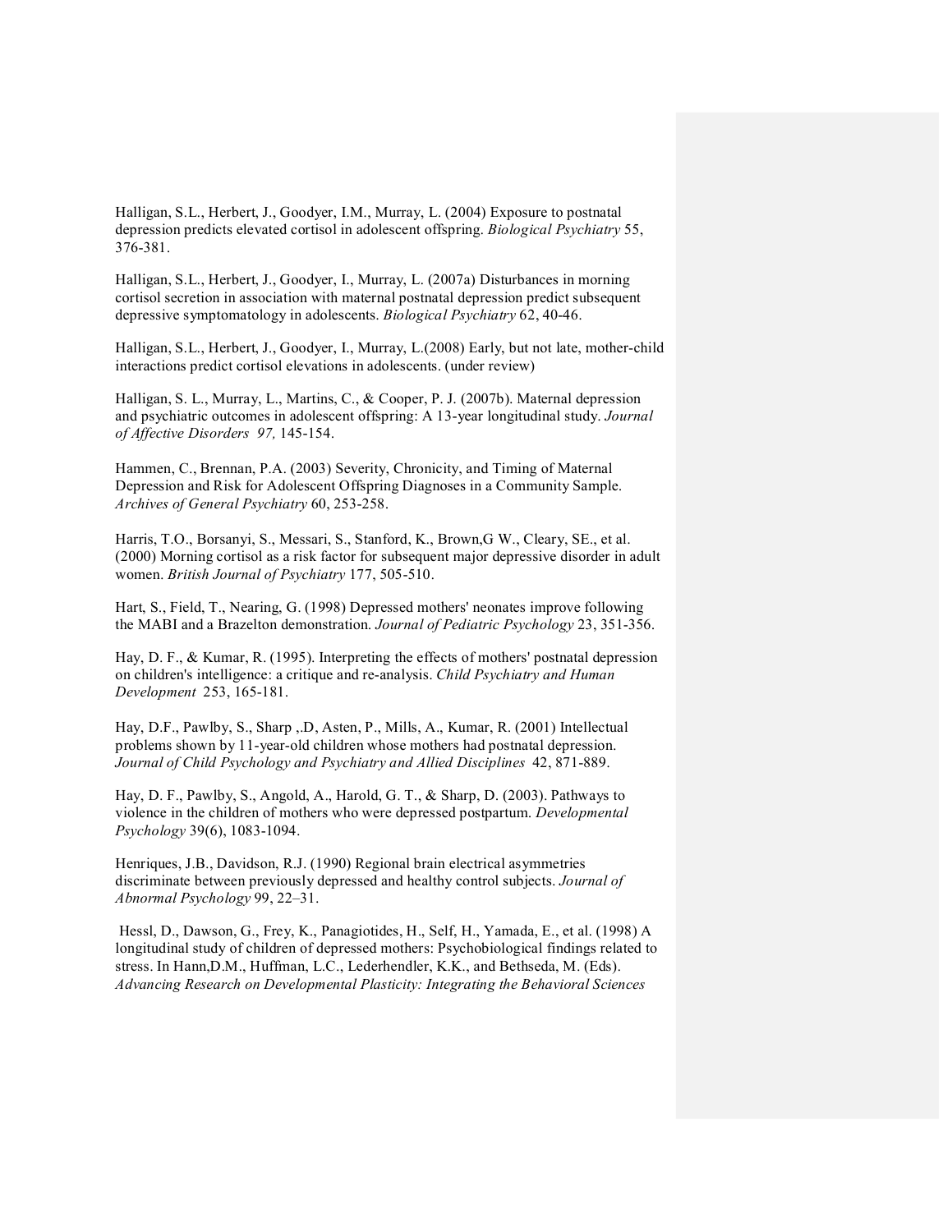*and the Neurosciences of Mental Health*. Bethseda, MD: National Institutes of Mental Health, pp 256.

Hill, J. (2002) Biological, psychological and social processes in the conduct disorders. *Journal of Child Psychology and Psychiatry and Allied Disciplines* 43(1), 133164.

Hipwell, A.E., Murray, L., Ducournau, P., Stein, A. (2005) The effects of maternal depression and parental conflict on children's peer play. *Child: Care, Health and Development* 31(1), 11-23.

Hoffbrand, S., Howard, L., Crawley, H. (2001) Antidepressant drug treatment for postnatal depression. *Cochrane Database of Systematic Reviews* CD002018.

Horowitz, J.A., Bell, M., Trybulski, J., Munro, B.H., Moser, D., Hartz, S.A. et al (2001) Promoting responsiveness between mothers with depressive symptoms and their infants. *Journal of Nursing Scholarship* 33, 323-329.

Hossain, Z., Field, T., Gonzalez, J., Malphurs, J., & Del Valle, C. (1994). Infants of "depressed" mothers interact better with their nondepressed fathers. *Infant Mental Health* 15(4), 348-357.

Howard, L.M., Hoffbrand, S., Henshaw, C., Boath, L., Bradley, E. (2005) Antidepressant prevention of postnatal depression. *Cochrane Database of Systematic Reviews* CD004363.

Isabella, R.A., Belsky, J. (1991) Interactional Synchrony and the Origins of Infant Mother Attachment: A Replication Study. *Child Development* 62 (2), 373-384.

Jaffe, J., Beebe, B., Feldstein, S., Crown, C.L., Jasnow, .M.D. (2001) Rhythms of dialogue in infancy. In W. D. Overton (Ed.), *Monographs of the Society for Research in Child Development* 66 (2).

Jameson, P.B., Gekfand, D.M., Kulcsar, E., Teti, D.M. (1997) Mother–toddler interaction patterns associated with maternal depression. *Development and Psychopathology* 9, 537 550.

Jones, N.A., Field, T., Davalos, M., Pickens, J. (1997) EEG Stability in Infants/Children of Depressed Mothers. *Child Psychiatry and Human Development* 28(2) 59-70.

Joormann, J., Talbot, L., Gotlib, I.H. (2007) Biased processing of emotional information in girls at risk for depression. *Journal of Abnormal Psychology* 116, 135-143.

Kaffman, A., Meaney, M.J. (2007) Neurodevelopmental sequelae of postnatal maternal care in rodents: clinical and research implications of molecular insights. *Journal of Child Psychology and Psychiatry* 48, 224-244.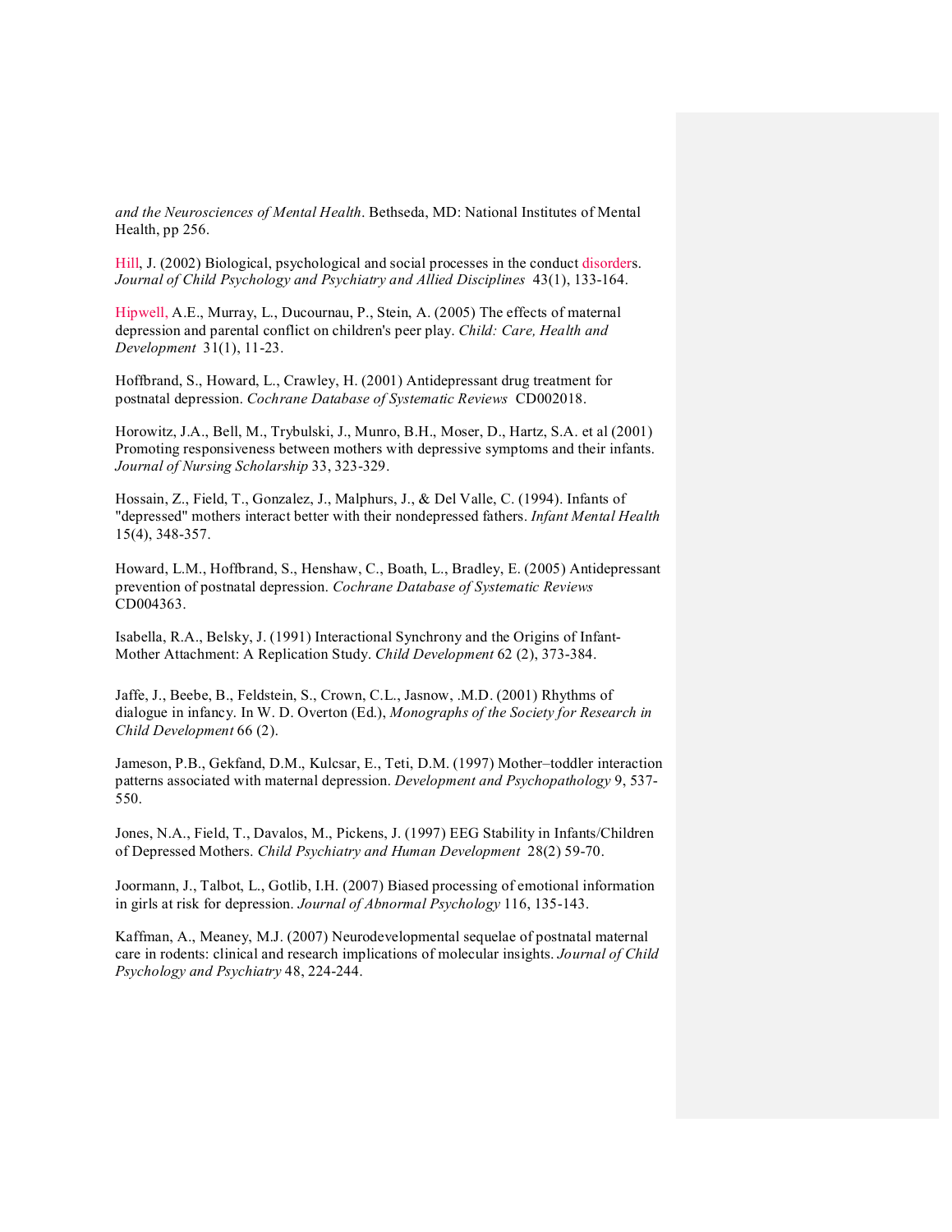Kaplan, P.S., Bachorowski, J., Zarlengo-Strouse, P. (1999) Child-Directed Speech Produced by Mothers with Symptoms of Depression Fails to Promote Associative Learning in 4-Month-Old Infants. *Child Development 70* (3), 560–570.

Kaplan, P.S., Bachorowski, J., Smoski, M.J., Zinser, M. (2001) Role of Clinical Diagnosis and Medication Use in Effects of Maternal Depression on Infant-Directed Speech. *Infancy* 2 (4) 537 - 548.

Kaplan, P.S., Bachorowski, J., Smoski, M.J., Hudenko, W.J. (2002) Infants of Depressed Mothers, Although Competent Learners, Fail To Learn In Response To Their Own Mothers' Infant-directed Speech. *Psychological Science* 13 (3), 268–271.

Kendler, K.S., (1996) Major depression and generalised anxiety disorder. Same genes, (partly) different environments revisited. *British Journal of Psychiatry* 168(JUNE SUPP. 30), 68-75.

Kochanska, G., Tjebkes, .T.L., Forman, DR.(1998) Children's Emerging Regulation of Conduct: Restraint, Compliance, and Internalization from Infancy to the Second Year. *Child Development* 69 (5), 1378-1389.

Kochanska, G., Murray, K.T., Harlan, E.T. (2000) Effortful control in early childhood: continuity and change, antecedents, and implications for social development. *Developmental Psychology* 36 (2), 220-32.

Kurstjens, S., Wolke, D. (2001). Effects of Maternal Depression on Cognitive Development of Children Over the First 7 Years of Life. *The Journal of Child Psychology and Psychiatry and Allied Disciplines* 42, 623-636.

Lee, L., Halpern, C.T., Hertz-Picciotto, I., Martin, S.L., Suchindran, C.M. (2006) Child care and social support modify the association between maternal depressive symptoms and early childhood behaviour problems: a US national study. *Journal of Epidemiology*  and Community Health 60, 305-310.

Mannie, Z.N., Harmer, C.J., Cowen, P.J. (2007) Increased waking salivary cortisol levels in young people at familial risk of depression. *American Journal of Psychiatry* 164, 617 621.

Martins, C., Gaffan, E.A., (2000) Effects of Early Maternal Depression on Patterns of Infant-Mother Attachment: A Meta-analytic Investigation. *Journal of Child Psychology and Psychiatry* 41 (6), 737–746.

Maughan, A., Cicchetti, D., Toth, S.L., Rogosch, F.A., (2007) Early-occurring Maternal Depression and Maternal Negativity in Predicting Young Children's Emotion Regulation and Socioemotional Difficulties. *Journal of Abnormal Child Psychology* 35 (5), 685-703.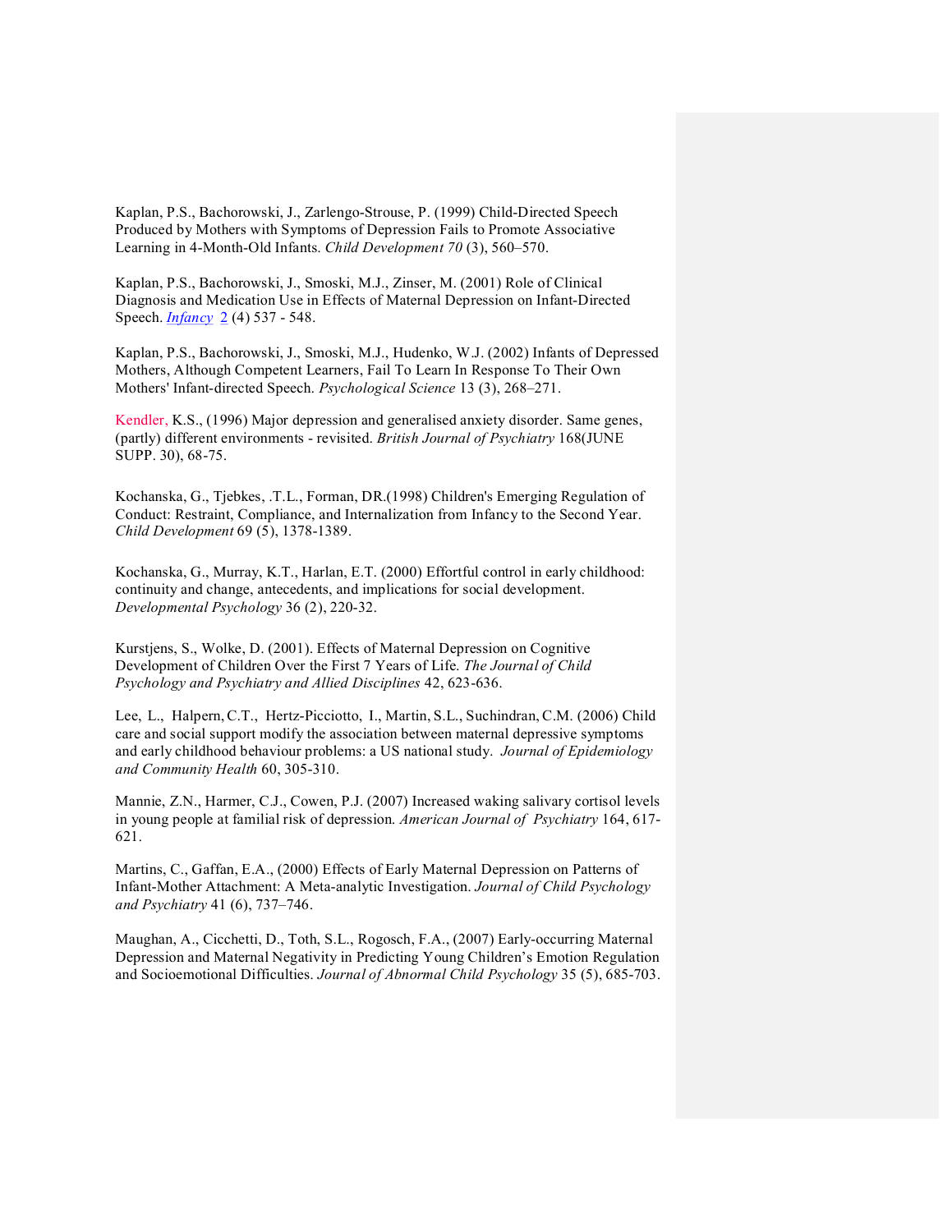McMahon, C. A., Barnett, B., Kowalenko, N. M., & Tennant, C. C. (2006). Maternal attachment state of mind moderates the impact of postnatal depression on infant attachment. *Journal of Child Psychology and Psychiatry* 47, 660-669.

Milgrom, J., Westley, D.T., Gemmill, A.W. (2004) The mediating role of maternal responsiveness in some longer term effects of postnatal depression on infant development. *Infant Behavior and Development* 4, 443-454.

Misri, S., Reebye, P., Corral, M., Milis., L. (2004) The use of paroxetine and cognitivebehavioral therapy in postpartum depression and anxiety: a randomized controlled trial. *Journal of Clinical Psychiatry* 65, 1236-1241.

Monk, C.S., Klein, R.G., Telzer, E.H., Schroth, E.A., Mannuzza, S., Moulton, J.L., et al. (2008) Amygdala and nucleus accumbens activation to emotional facial expressions in children and adolescents at risk for major depression. *American Journal of Psychiatry* 165, 90-98.

Morrell, J., Murray, L. (2003) Parenting and the development of conduct disorder and hyperactive symptoms in childhood: a prospective longitudinal study from 2 months to 8 years. *The Journal of Child Psychology and Psychiatry and Allied Disciplines* 44, 4, 489508.

Murray, L. (1992) The impact of postnatal depression on infant development. *Journal of Child Psychology and Psychiatry* 33, 543-561.

Murray, L., Kempton, C., Woolgar, M., Hooper, R. (1993) Depressed Mothers' Speech to Their Infants and its Relation to Infant Gender and Cognitive Development. *Journal of Child Psychology and Psychiatry* 34 (7), 1083–1101.

Murray, L., Stanley, C., Hooper, R., King, F. & Fiori-Cowley, A. (1996a) The role of infant factors in postnatal depression and mother-infant interactions. *Developmental Medicine and Child Neurology* 38, 109-119.

Murray, L., FioriCowley, A., Hooper, R., Cooper, P. (1996b) The impact of postnatal depression and associated adversity on early motherinfant interactions and later infant outcome. *Child Development* 67, 2512-2526.

Murray, L., Hipwell, A., Hooper, R., Stein, A., Cooper, P. (1996c) The cognitive development of 5-year-old children of postnatally depressed mothers. *Journal of Child Psychology and Psychiatry* 37, 927-935.

Murray, L., Sinclair, D., Cooper, P., Ducournau, P., Turner, P., Stein, A. (1999a) The Socioemotional Development of 5-year-old Children of Postnatally Depressed Mothers. *The Journal of Child Psychology and Psychiatry and Allied Disciplines* 40, 1259-1271.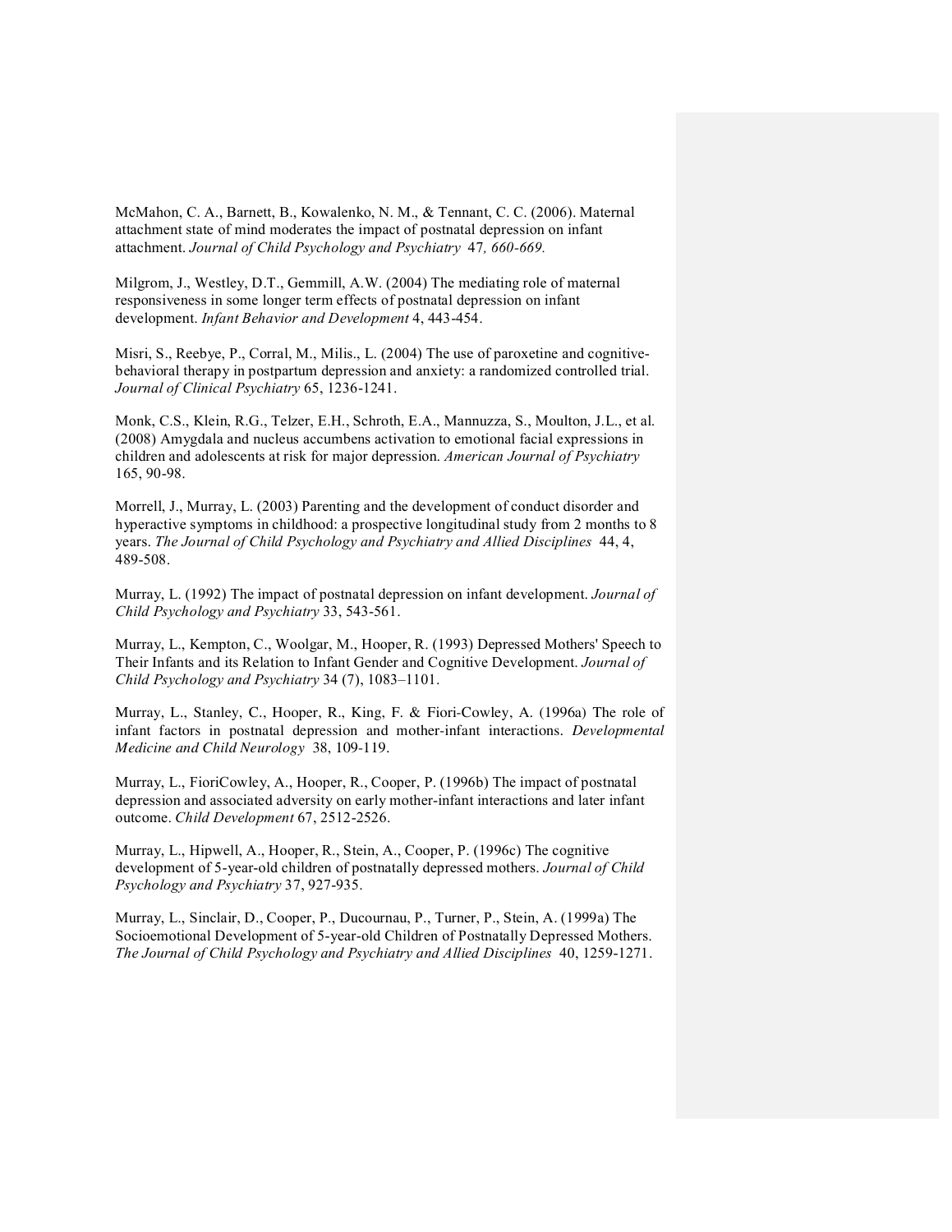Murray, L., Woolgar, M., Briers, S., Hipwell, A. (1999b) Children's Social Representations in Dolls' House Play and Theory of Mind Tasks, and their Relation to Family Adversity and Child Disturbance. *Social Development* 8 (2), 179–200.

Murray, L., Woolgar, M., Cooper, P., Hipwell, A. (2001) Cognitive Vulnerability to Depression in 5-year-old Children of Depressed Mothers. Journal of Child Psychology *and Psychiatry* 42 (7), 891–899.

Murray, L., Cooper, P.J., Wilson, A., Romaniuk, H. (2003) Controlled trial of the shortand long-term effect of psychological treatment of post-partum depression, 2. Impact on the mother-child relationship and child outcome. *British Journal of Psychiatry* 182, 420-427.

Murray, L., Halligan, S., Adams, G., Patterson, P., Goodyer, I.M. (2006) Socioemotional development in adolescents at risk for depression: The role of maternal depression and attachment style. *Development and Psychopathology* 18, 489-516.

Murray, L. Ramchandani, P. (2007) Might prevention be better than cure? A perspective on Improving Infant Sleep and Maternal mental Health: a Cluster Randomized Trial. Archives of Disease in Childhood 92, 943-944.

NICHD, Early Child Care Research Network. (1999). Chronicity of maternal depressive symptoms, maternal sensitivity and child functioning at 36 months. *Developmental Psychology* 35 (5), 1297-1310.

O'Connor,T.G., BenShlomo, Y., Heron, J., Golding, J., Adams, D., Glover,V. (2005) Prenatal anxiety predicts individual differences in cortisol in pre-adolescent children. *Biological Psychiatry* 58, 211-217.

O'Hara, M., Swain, A. (1996) Rates and risk of postpartum depression—A meta analysis. *International Review of Psychiatry* 8 (1), 37–54.

Onozawa, K., Glover,V., Adams, D., Modi, N., Kumar, R.C. (2001) Infant massage improves motherinfant interaction for mothers with postnatal depression. *Journal of Affective Disorders* 63, 201-207.

Papousek, H., Papousek, M. (1987) Intuitive parenting: a dialectic counterpart to the infant's integrative competence. In: Osofsky, J. D. (Ed.), *Handbook of infant development*  $2<sup>nd</sup>$  Edn. Wiley, New York pp. 669 -720.

Patel, V., Rodrigues, M. & DeSouza, N. (2002) Gender, poverty, and postnatal depression: a Study of mothers in Goa, India. *American Journal of Psychiatry* 159, 43 47).

Pawlby S., Sharp, D., Hay, D., O'Keane, V. (2008a) Postnatal depression and child outcome at 11 years: The importance of accurate diagnosis. *Journal of Affective Disorders* 107(1-3), 241-245.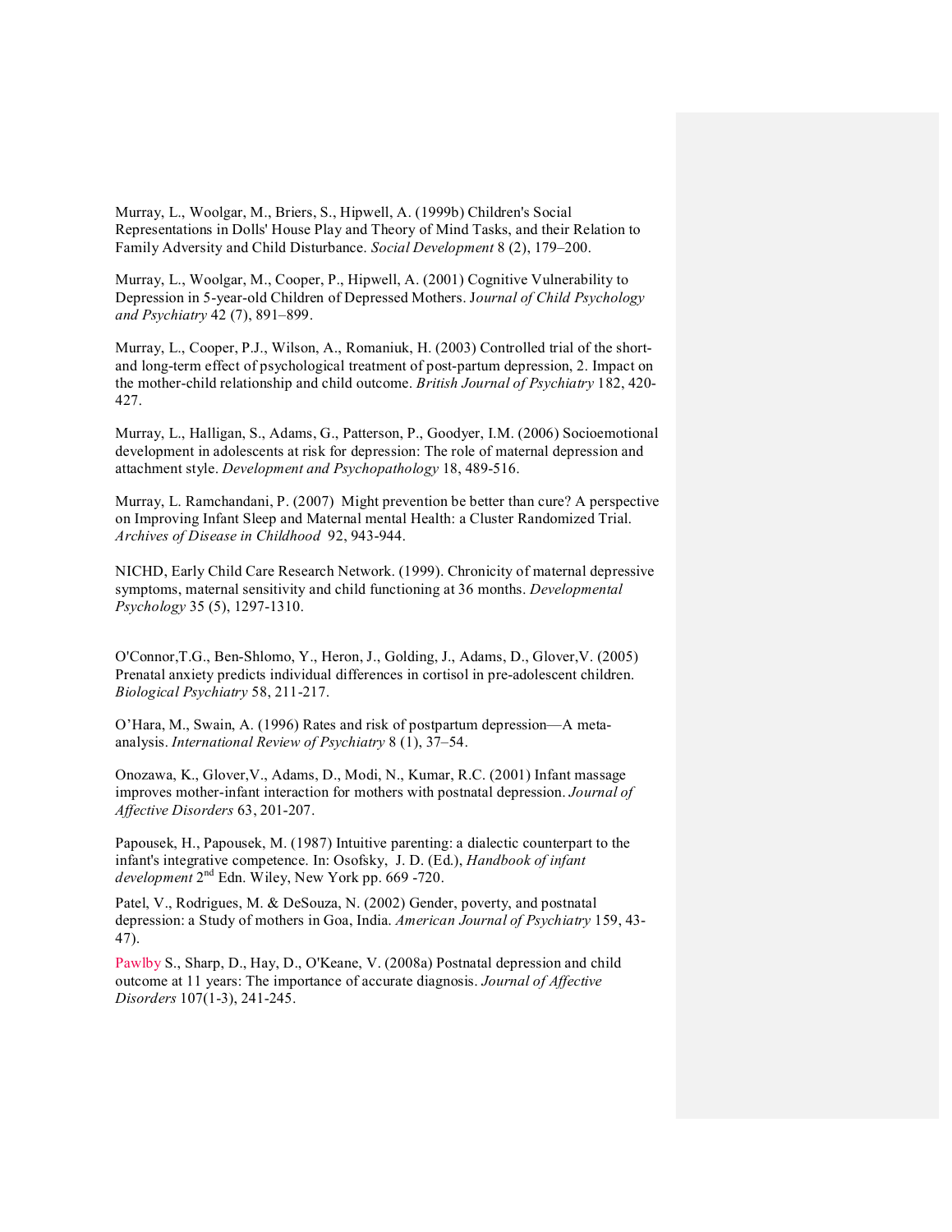Pawlby, S., Hay, D., Sharp, D., Waters, C., O'Keane, V. (2008b) Antenatal depression predicts depression in adolescent offspring: prospective longitudinal community based study. *Journal of Affective Disorders* (in press).

Pelaez-Nogueras, M., Field, T., Cigales, M., Gonzalez, L., Clasky, S. (1994) Infants of depressed mothers show less "depressed" behavior with their nursery teachers. *Infant Mental Health Journal* 15 (4), 358-367.

Petterson, S., Burke-Albers, A. (2001) Effects of poverty and maternal depression on early child development. *Child Development* 72(6), 1794-1813.

Philipps, L.H., O'Hara, M.W. (1991) Prospective study of postpartum depression, 4 1/2 year follow-up of women and children. *Journal of Abnormal Psychology* 100 (2), 151-155.

Posner, M.I., Rothbart, M.K. (2000) Developing mechanisms of self-regulation. Development and Psychopathology 12, 427-441.

Rahman, A., Iqbal, Z., & Harrington, R. (2003) Life events, social support and depression in childbirth: perspectives from a rural community in the developing world. *Psychological Medicine* 33, 1161-1167).

Rahman, A., Iqbal, Z., Bunn, J., Lovel, H., Harrington, R. (2004) Impact of Maternal Depression on Infant Nutritional Status and Illness. *Archives of General Psychiatry* 61, 946-952.

Ramchandani, P., Stein, A., Evans, J., O'Connor, T.G., the ALSPAC Study Team. (2005) Paternal Depression in the Postnatal Period and Child Development: A Prospective Population Study. *Obstetrical and Gynecological Survey* 60(12), 789-790.

Ramchandani, P.G., Stein, A., O'connor, T., Heron, J., Murray, L., Evans, J. (2008) Depression in Men in the Postnatal Period and Later Child Psychopathology: A Population Cohort Study. *Journal of the American Academy of Child and Adolescent Psychiatry* 47(4), 390-398.

Ramchandani, P., O'Connor, T.G., Evans, J., Heron, J., Murray, L., Stein, A. The effects of pre- and post-natal depression in fathers: a natural experiment comparing the effects of exposure to depression on offspring. *Journal of Child Psychology and Psychiatry* (in press).

Richman, N., Graham, P.J. (1971) A Behavioural Screening Questionnaire for use with three-year-old children. Preliminary findings. *Journal of Child Psychology and Psychiatry* 12 (1), 5–33.

Rosenblum, L.A., Coplan, J.D., Friedman, S., Bassoff, T., Gorman, J.M., Andrews, M.W. (1994) Adverse early experiences affect noradrenergic and serotonergic functioning in adult primates. *Biological Psychiatry* 35, 221-227.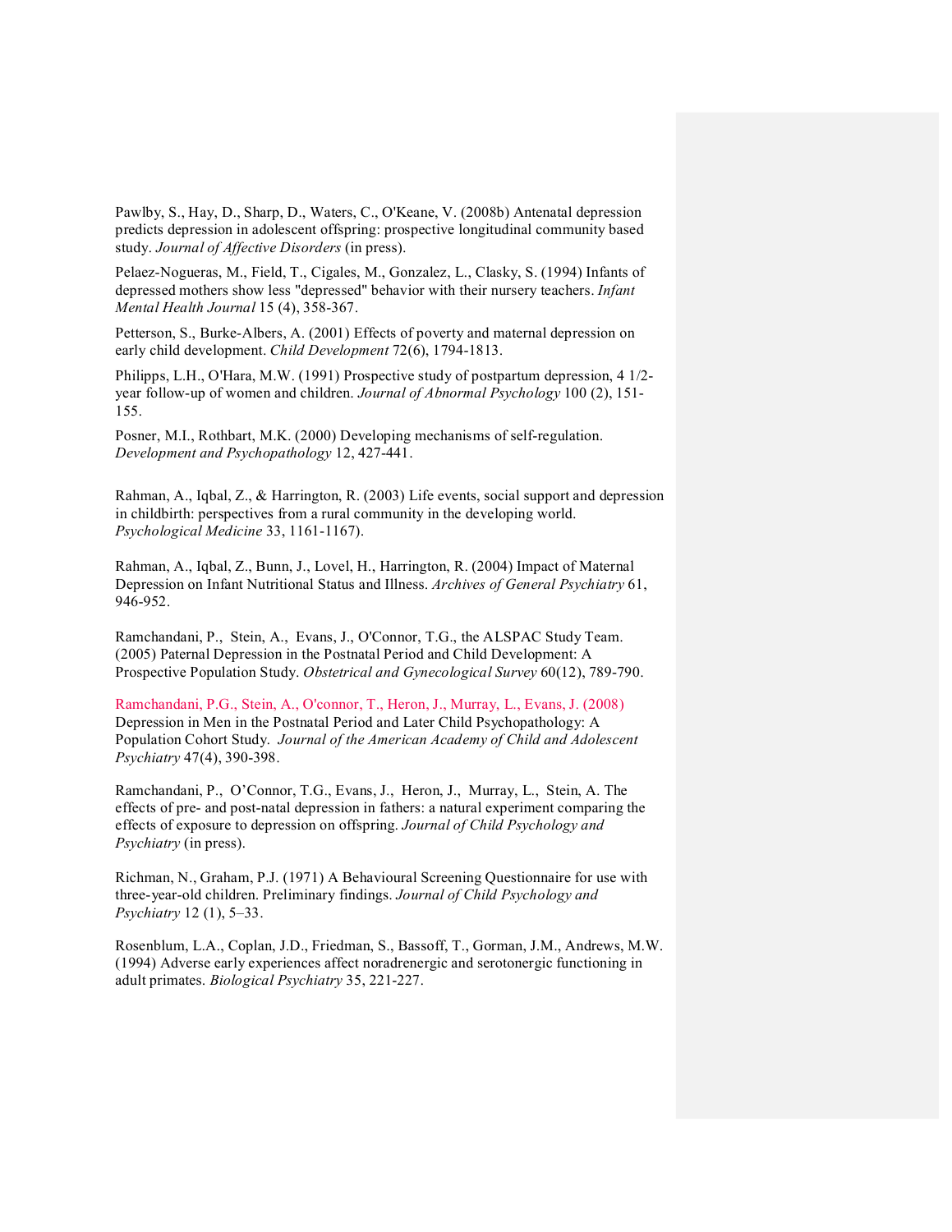Sameroff, A. J., Emde, R. (Eds.) (1989), *Relationship disturbances in early childhood.* Basic Books, New York.

**Formatted:** Dutch (Netherlands)

Schaffer, C.E., Davidson, R.J., Saron, C. (1983) Frontal and parietal electroencephalogram asymmetry in depressed and nondepressed subjects. *Biological Psychiatry* 18(7), 753-62.

Sharp, D., Hay, D.F., Pawlby, S., Schmucker, G., Allen, H., Kumar, R. (1995) The impact of postnatal depression on boys' intellectual development. *Journal of Child Psychology and Psychiatry* 36, 1315-1336.

Sinclair, D., & Murray, L. (1998). The effects of postnatal depression on children's adjustment to school: teacher reports. *British Journal of Psychiatry* 172, 58-63

Slater, A. (1995) Individual Differences in Infancy and Later IQ. *Journal of Child Psychology and Psychiatry* 36 (1), 69–112.

Southwick, S.M., Vythilingam, M., Charney, D.S. (2005) The psychobiology of depression and resilience to stress: implications for prevention and treatment. *Annual Review of Clinical Psychology* 1, 255-291.

St James-Roberts, I., Plewis, I. (1996) Individual differences, daily fluctuations, and developmental changes in amounts of infant waking, fussing, crying, feeding, and sleeping. *Child Development* 67, 2527–2540.

Stanley, C., Murray, L., Stein, A. (2004) The effect of postnatal depression on mother– infant interaction, infant response to the Still-face perturbation, and performance on an Instrumental Learning task. Development and Psychopathology 16, 1-18.

Stein, A., Gath, D.H., Butcher, J., Bond, A., Day, A., Cooper, P.J. (1991) The relationship between post-natal depression and mother-child interaction. *British Journal of Psychiatry* 158, 46-52.

Stern, D., Beebe, B., Jaffe, J., Bennett, S. (1977) *The infant's stimulus world during social interaction: a study of caregiver behaviors with particular reference to repetition and timing. In: H.R. Schaffer (ed.), Studies in motherinfant interaction*. Academic Press, New York pp. 177-202.

Stern, D.N., Spieker, S., MacKain, K. (1982) Intonation contours as signals in maternal speech to prelinguistic infants. *Developmental Psychology* 18, 727-735.

Thompson, L.A., Trevathan, W.R. (2008) Cortisol reactivity, maternal sensitivity, and learning in 3-month-old infants. *Infant Behavior and Development* 31, 92-106.

Tomarken, A.J., Davidson, R.J., Henriques, J.B. (1990) Resting frontal brain asymmetry predicts affective responses to films. *Journal of Personality and Social Psychology* 59, 791-801.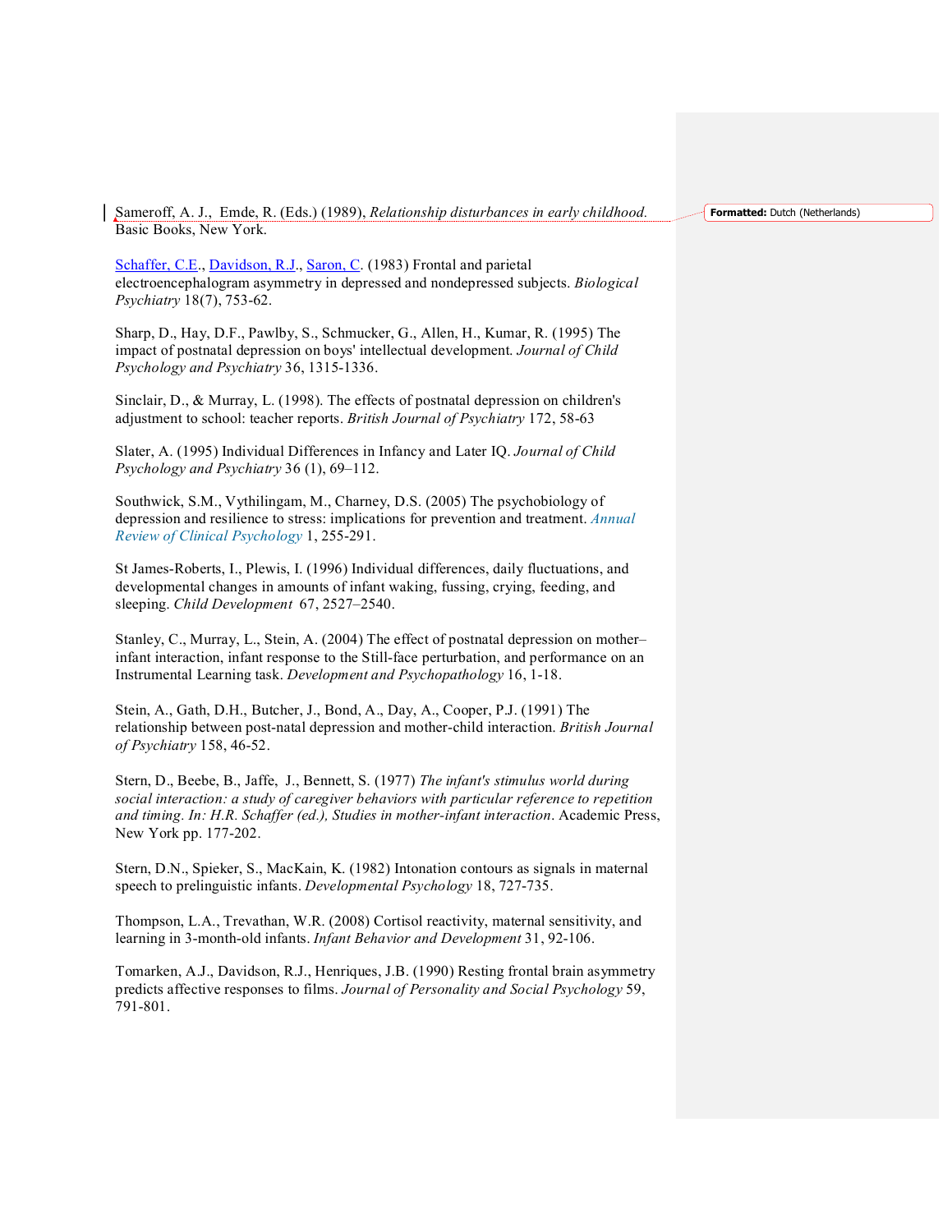Tomlinson, M., Cooper, P.J., & Murray, L. (2005). The mother-infant relationship and infant attachment in a South African peri-urban settlement. *Child Development* 76, 1044-1054.

Trevarthen, C. (1979) Communication and cooperation in early infancy: A description of primary intersubjectivity. In: Bullowa, M (Ed), *Before speech: The beginning of interpersonal communication*, Cambridge University Press, New York pp. 321–347.

Tronick, E.Z., Gianino, A.F. (1986) The transmission of maternal disturbance to the infant. New Directions for Child and Adolescent Development 34, 5-11.

Tronick, E.Z. (1989) Emotions and Emotional Communication in Infants. *American Psychologist* 44(2), 112-119.

Tronick, E.Z. & Weinberg, M.K. (1997). Depressed mothers and infants: Failure to form dyadic states of consciousness. In L Murray, & P. Cooper (Eds.), *Postpartum Depression and Child Development,* Guilford, New York

van Doesum, K.T.M, Riksen-Waraven, J.M., Hosman, C.M.H. & Hoefnagels, C. (2008) A randomized controlled trial of a home-vising intervention aimed at preventing relationship problems in depressed mothers and their infants. Child Development, 79, 547-561.

Wachs, T.D., Black, M., Engle, P. (2008) Maternal depression: A global threat to children's health, development, behavior and to human rights. *Child Development Perspectives*

Weinberg, M.K., Olson, K.L., Beeghly, M., Tronick, M.Z. (2006) Making up is hard to do, especially for mothers with high levels of depressive symptoms and their infant sons. *Journal of Child Psychology and Psychiatry* 47 (7), 670–683

Weissman, M. M., Wickramaratne, P., & Prusoff, B. A. (1988). Early-onset major depression in parents and their children. Journal of Affective Disorders 15, 269-277.

Weissman, M.M., Wickramaratne, P., Nomura, Y., Warner, V., Pilowsky, D., Verdeli, H. (2006) Offspring of Depressed Parents, 20 Years Later. *American Journal of Psychiatry* 163, 1001-1008.

Wisner, K.L., Perel, J.M., Peindl, K.S., Hanusa, B.H., Findling, R.L., Rapport, D. (2001) Prevention of recurrent postpartum depression: a randomized clinical trial. *Journal of Clinical Psychiatry* 62, 82-86.

Wisner, K.L., Perel, J.M., Peindl, K.S., Hanusa, B.H., Piontek, C.M., Findling, R.L. (2004) Prevention of postpartum depression: a pilot randomized clinical trial. *American Journal of Psychiatry* 161, 1290-1292.

#### **Formatted:** Dutch (Netherlands)